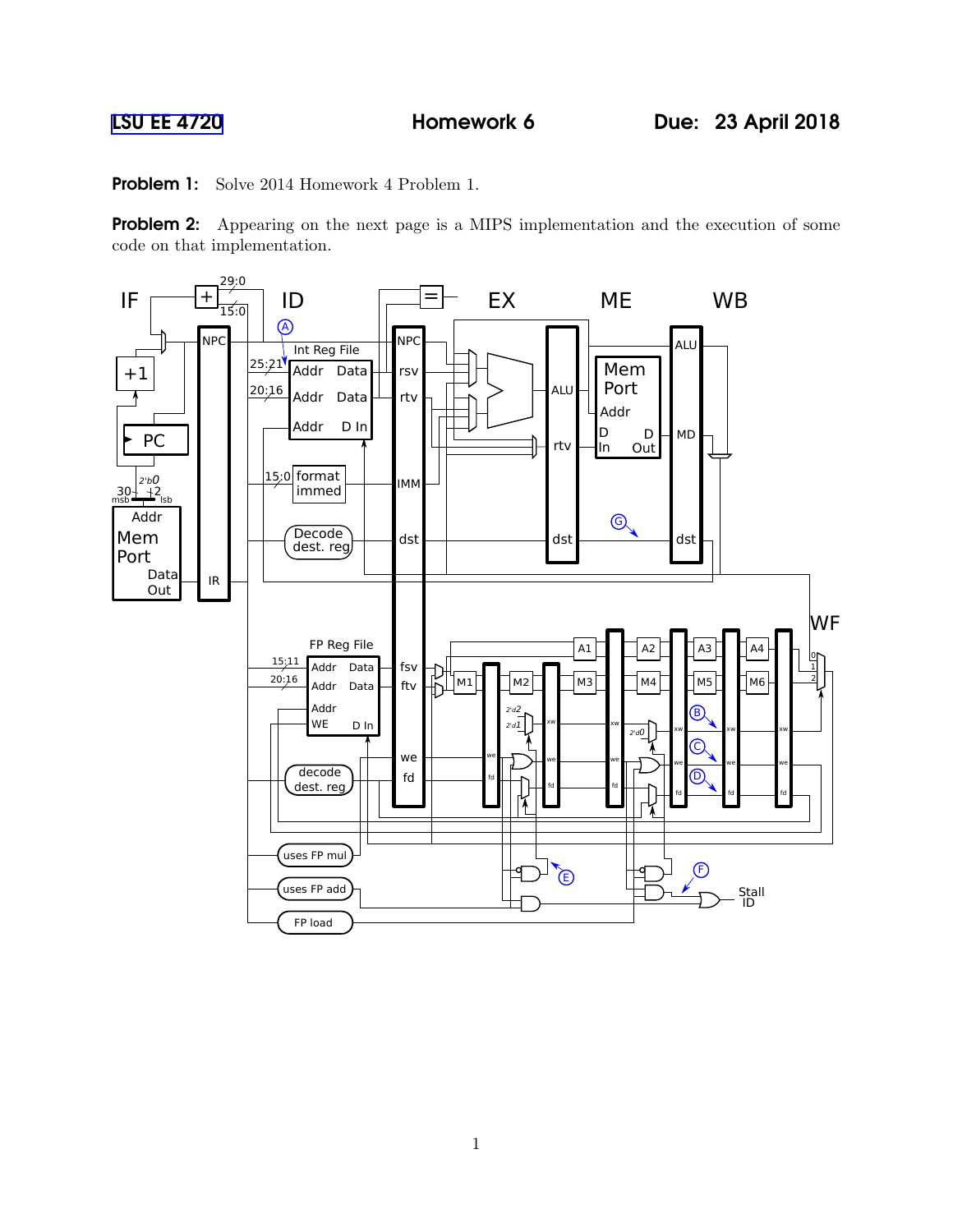(a) Wires in the implementation (on the previous page) are labeled in blue. Show the values on those wires each cycle that they are affected by the executing instructions. The values for label A are already filled in.

| LOOP: # Cycle<br>$1$ wc1 f0, $0(r1)$<br>mul.s f1, f0, f10<br>add.s f2, f2, f1<br>1wc1 f0, 4(r1)<br>mul.s f1, f0, f11<br>add.s f2, f2, f1<br>bne r2, r1 LOOP<br>addi r1, r1, 8 | $\overline{0}$ | $\mathbf{1}$ | IF ID EX ME WF | $2 \quad 3$ |   | 4 5 |   |  | IF ID -> M1 M2 M3 M4 M5 M6 WF | IF -> ID -------------> A1 A2 A3 A4 WF<br>IF -------------> ID EX ME WF |  |  |  | IF ID -> M1 M2 M3 M4 M5 M6 WF<br>IF -------------> ID EX ME WB |                |  | 6 7 8 9 10 11 12 13 14 15 16 17 18 19 20 21 22 23<br>IF -> ID -------------> A1 A2 A3 A4 WF<br>IF ID EX ME WB |  |
|-------------------------------------------------------------------------------------------------------------------------------------------------------------------------------|----------------|--------------|----------------|-------------|---|-----|---|--|-------------------------------|-------------------------------------------------------------------------|--|--|--|----------------------------------------------------------------|----------------|--|---------------------------------------------------------------------------------------------------------------|--|
|                                                                                                                                                                               |                |              |                |             |   |     |   |  |                               |                                                                         |  |  |  |                                                                |                |  |                                                                                                               |  |
| # Cycle                                                                                                                                                                       |                |              |                |             |   |     |   |  |                               |                                                                         |  |  |  |                                                                |                |  | 0 1 2 3 4 5 6 7 8 9 10 11 12 13 14 15 16 17 18 19 20 21 22 23                                                 |  |
| A                                                                                                                                                                             |                | $\mathbf{1}$ |                |             |   |     |   |  |                               | 1                                                                       |  |  |  |                                                                | $\overline{2}$ |  | 1 # Sample                                                                                                    |  |
| B                                                                                                                                                                             |                |              |                |             |   |     |   |  |                               |                                                                         |  |  |  |                                                                |                |  |                                                                                                               |  |
| $\mathsf{C}$                                                                                                                                                                  |                |              |                |             |   |     |   |  |                               |                                                                         |  |  |  |                                                                |                |  |                                                                                                               |  |
| # Cycle                                                                                                                                                                       |                |              |                |             |   |     |   |  |                               |                                                                         |  |  |  |                                                                |                |  | 0 1 2 3 4 5 6 7 8 9 10 11 12 13 14 15 16 17 18 19 20 21 22 23                                                 |  |
| D                                                                                                                                                                             |                |              |                |             |   |     |   |  |                               |                                                                         |  |  |  |                                                                |                |  |                                                                                                               |  |
| E                                                                                                                                                                             |                |              |                |             |   |     |   |  |                               |                                                                         |  |  |  |                                                                |                |  |                                                                                                               |  |
| # Cycle                                                                                                                                                                       |                |              |                |             |   |     |   |  |                               |                                                                         |  |  |  |                                                                |                |  | 0 1 2 3 4 5 6 7 8 9 10 11 12 13 14 15 16 17 18 19 20 21 22 23                                                 |  |
| F                                                                                                                                                                             |                |              |                |             |   |     |   |  |                               |                                                                         |  |  |  |                                                                |                |  |                                                                                                               |  |
| G                                                                                                                                                                             |                |              |                |             |   |     |   |  |                               |                                                                         |  |  |  |                                                                |                |  |                                                                                                               |  |
| # Cycle                                                                                                                                                                       | 0              | $\mathbf{1}$ | 2              | - 3         | 4 | 5   | 6 |  |                               |                                                                         |  |  |  |                                                                |                |  | 7 8 9 10 11 12 13 14 15 16 17 18 19 20 21 22 23                                                               |  |

2